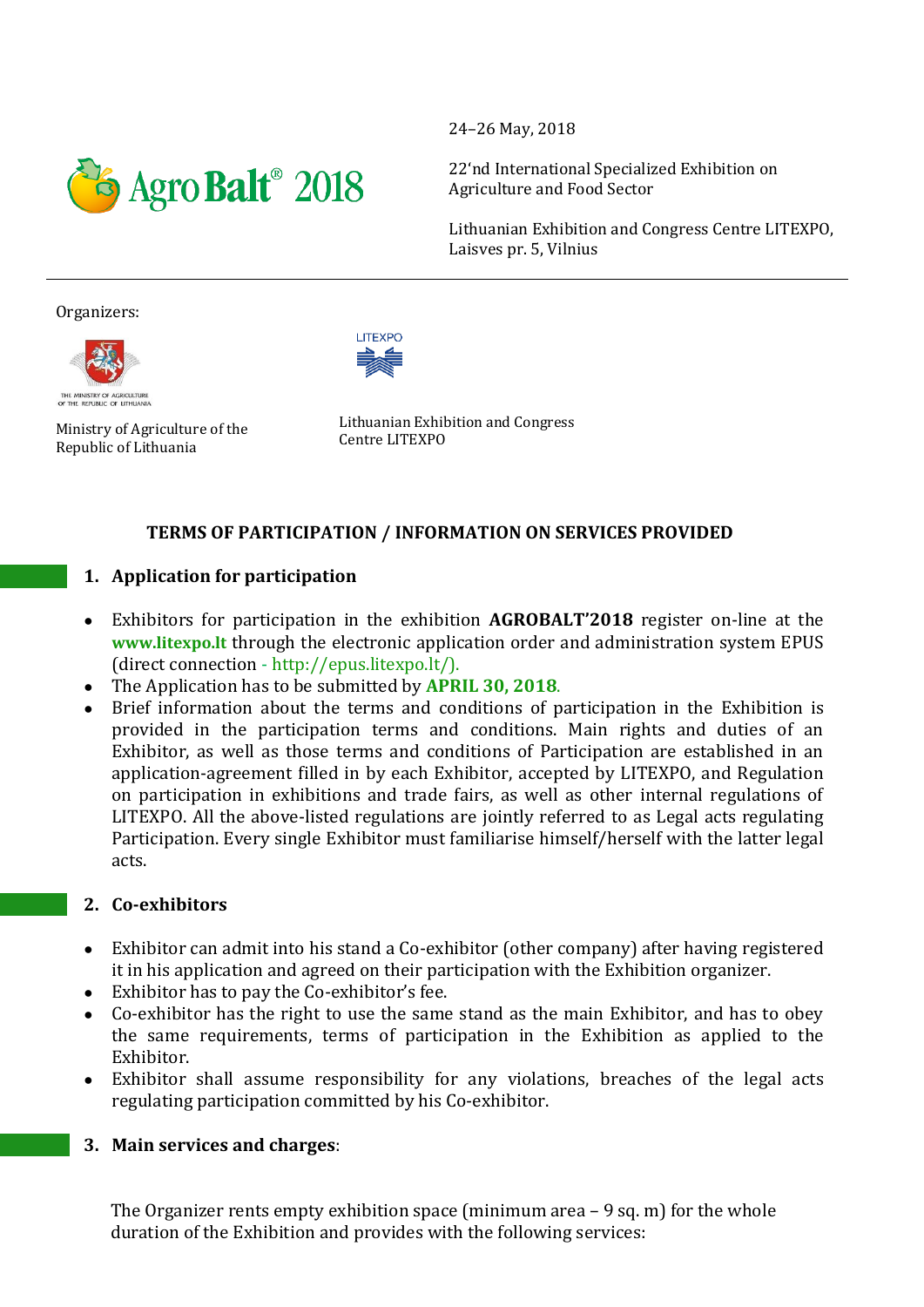- Organization and marketing of the Exhibition.
- Development of event programme, coordination and organization services.
- Advertising and communication campaign of the Exhibition.
- Attraction of targeted visitors, distribution of invitations to officials and trade visitors.
- $\bullet$  General lighting of the halls.
- General protection outside working hours of the Exhibition.

**Registration fee per Exhibitor and Co-exhibitor** (payable after the submission of an application-agreement) is **130 EUR + 21% V.A.T**.

# **The fee includes:**

- Entry into the electronic catalogue of exhibitors.
- Exhibitor badges (one for 3 sq. m, but no more than 10 pcs. for a stand).
- Electronic invitations for visitors (30 pcs. for an Exhibitor).
- Invitation cards to the opening soiree of the Exhibition (2 pcs. for an Exhibitor).

# **Rent of exhibition space (for the whole duration of the Exhibition):**

| Empty exhibition space in the hall                        | 71 EUR + 21 % V.A.T. per 1 sq. m |
|-----------------------------------------------------------|----------------------------------|
| Empty exhibition space when renting 30 sq.<br>m. and more | 64 EUR + 21% V.A.T. per 1 sq. m  |
| Empty exhibition space in outdoor area                    | 25 EUR + 21% V.A.T. per 1 sq. m  |

# **Rent of standard stand (for the whole duration of the Exhibition):**

Rental price of standard stand equipment – **19 EUR + 21 % V.A.T. per 1 sq. m** 

# **The standard minimal stand of 9 sq. m consists of the following:**

- A booth of OCTANORM constructions (1mx2, 5 m).
- Carpeting of grey colour.
- Three spot–lights of  $100 W (1 per 3 sq. m)$ .
- A table and 3 chairs.
- Fascia with the company name in Latin letters (standard font, up to 10 letters).
- Three-outlet socket (220 V/2 kW).
- Garbage bin and daily stand cleaning

# **4. Stand design, additional stand equipment and services**

 The dimensions of the stand and its place in the hall are determined by the Organizer. If a stand of individual design (non-standard) for Exhibitor is designed and constructed by another company, the contracting company has to submit a detailed drawing of the stand to the architect, Rūta Urbonavičiūtė, ph. +370 655 05705, e-mail: [r.urbonaviciute@litexpo.lt,](mailto:r.urbonaviciute@litexpo.lt) no later than 14 days before the Exhibition starts. The drawing has to be approved by the Fire Security Department (see: Regulations of Participation at Exhibitions and Fairs).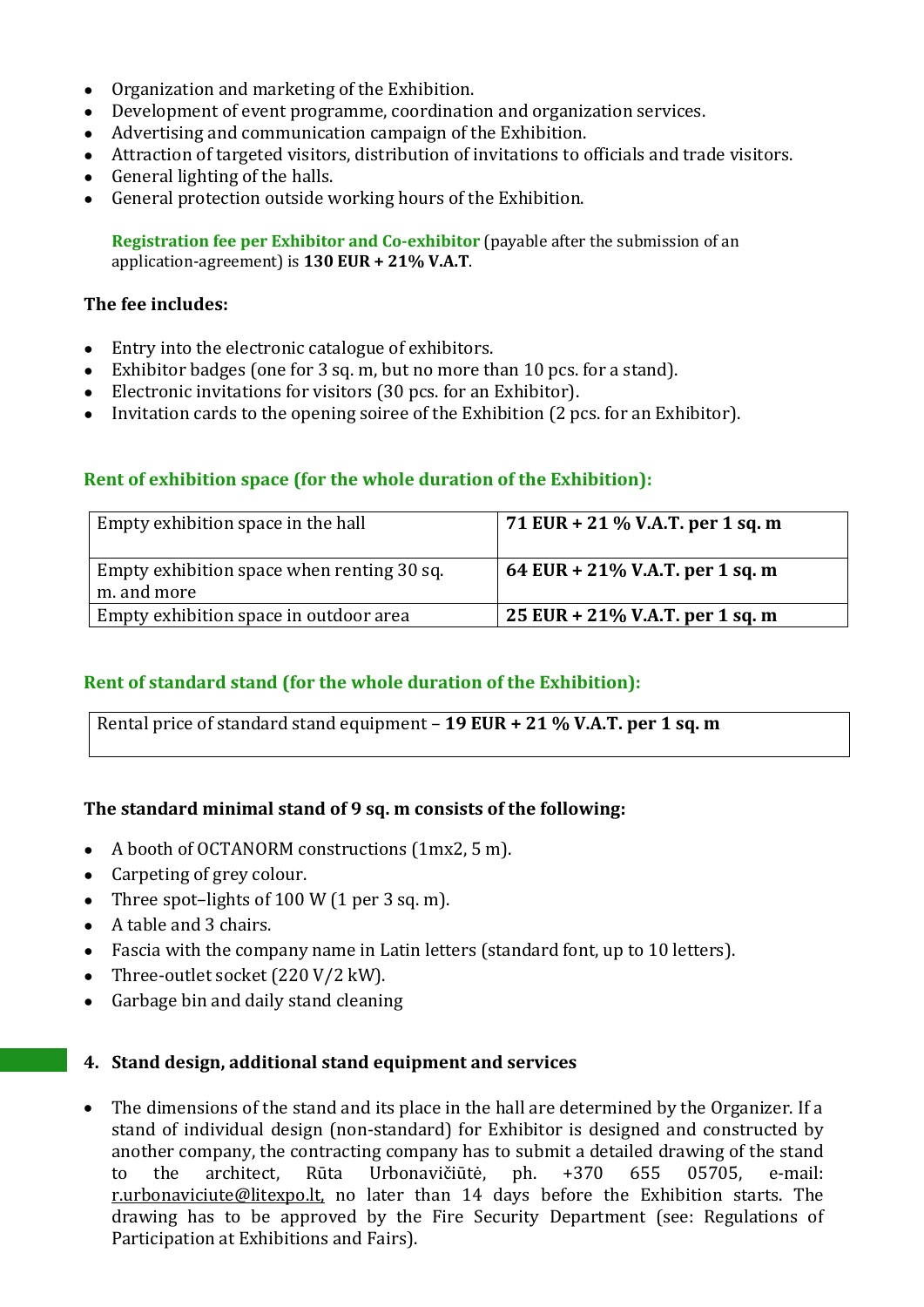- Additional stand equipment, furniture, communications, companies' names or logos on fascia boards have to be ordered in advance by filling in the Forms for Additional Equipment, Services and Communications through the electronic application order and administration system EPUS - [http://epus.litexpo.lt](http://epus.litexpo.lt/). For further information and orders. please contact the stand sales manager Stasys Simanauskas (ph. +370685 87845, e-mail: [s.simanauskas@litexpo.lt\)](mailto:s.simanauskas@litexpo.lt).
- For the rent of stands of individual design, please contact the stand sales manager Stasys Simanauskas, ph. +370 685 87845, e-mail: s.simanauskas@litexpo.lt.
- Forms for Additional Equipment, Services and Communications are also available at [www.litexpo.lt.](http://www.litexpo.lt/)
- 5 days before the Exhibition opening, prices for additional equipment and services increase by 50%, 24 hours before the opening by 100%.
- An Exhibitor must cover stand remounting expenses which amount to 20% of the installation price of the exhibition stand, if 5 days before the Exhibition any amendments are made to the stand design and the stand has to be remounted.

### **5. Terms of payment**

An Exhibitor has to pay for the rent of exhibition space, stand rent and additional services after getting the invoices from LITEXPO. All fees must be paid within the period indicated in the invoice, otherwise the Exhibitor will not be registered to the Exhibition.

#### **6. Other services**

#### **Hotel booking and entry visa**

Hotel booking and invitation letters for Lithuanian entry visa - Gintarė Petrauskaitė (ph.: +370 630 09390, e-mail[: g.petrauskaite@litexpo.lt](mailto:g.petrauskaite@litexpo.lt) ).

#### **Visitor invitations**

Upon the payment of registration fee, every Exhibitor and his co-exhibitor is provided with 30 electronic invitations for his customers to visit the Exhibition. Invitations are intended for their recipients only. Exclusively the invitations provided by the Organiser are valid for the Fair.

#### **Forwarding of exhibits, loading-unloading works, customs clearance services**

According to the Exhibitor's advance application the company "PAN-LIT Service" provides forwarding of exhibits, loading-unloading works and customs clearance services in the Exhibition territory. The services ordered are paid by Exhibitor directly, contact by phone +370 5 244 56 77, e-mail: [info@pls.lt](mailto:info@pls.lt) .

### **7. Exhibition course**

An Exhibitor, for whom an exhibition stand is set-up and dismantled by another company, shall inform his contractor about the requirements regulating the stand set-up